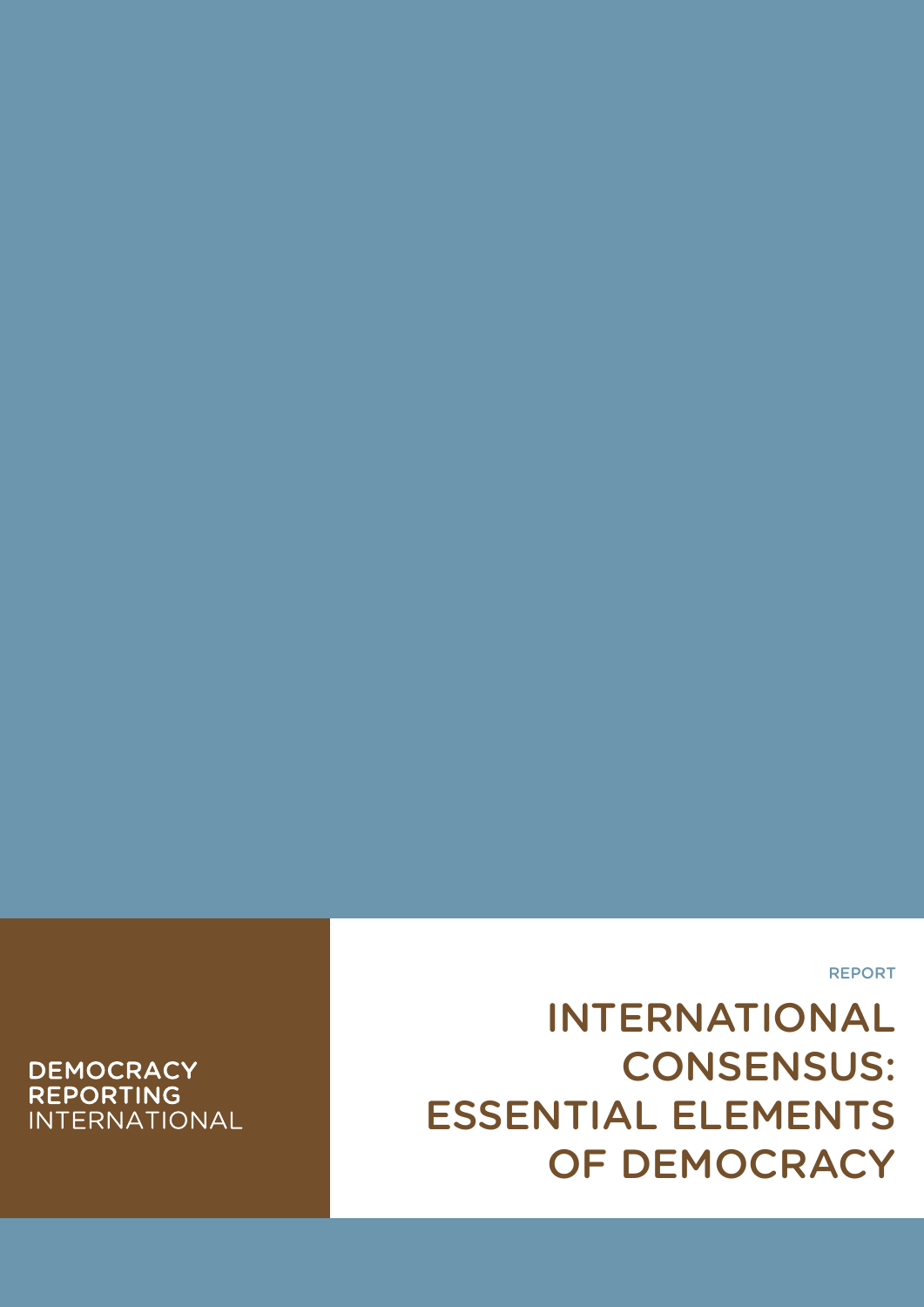*Discussing International Standards for Democratic Governance* (2007), funded by the OSCE's Office for Democratic Institutions and Human Rights (ODIHR) and available at: http://www.democracy-reporting.org/files/standards\_go.pdf

*Democracy Revisited* (2009), commissioned by the Office for the Promotion of Parliamentary Democracy of the European Parliament and available at: http://www.democracy-reporting.org/files/oppd-defining\_democracy.pdf

For a French-language version of Democracy Revisited, see: http://www.europarl.europa.eu/pdf/oppd/Page\_1/OPPD-La\_democratie\_revisitee.pdf

Michael Meyer-Resende of *Democracy Reporting International* (DRI) wrote this report. The author wishes to thank Kate McGuinness for her contribution to this text. It follows on from two previous reports by the author about the notion of democracy:

<sup>©</sup> *Democracy Reporting International* (DRI), October 2011. All rights reserved. Distribution for all non-commercial purposes is encouraged, provided DRI is acknowledged as the source and sent copies of any translation. DRI will provide an Arabic translation.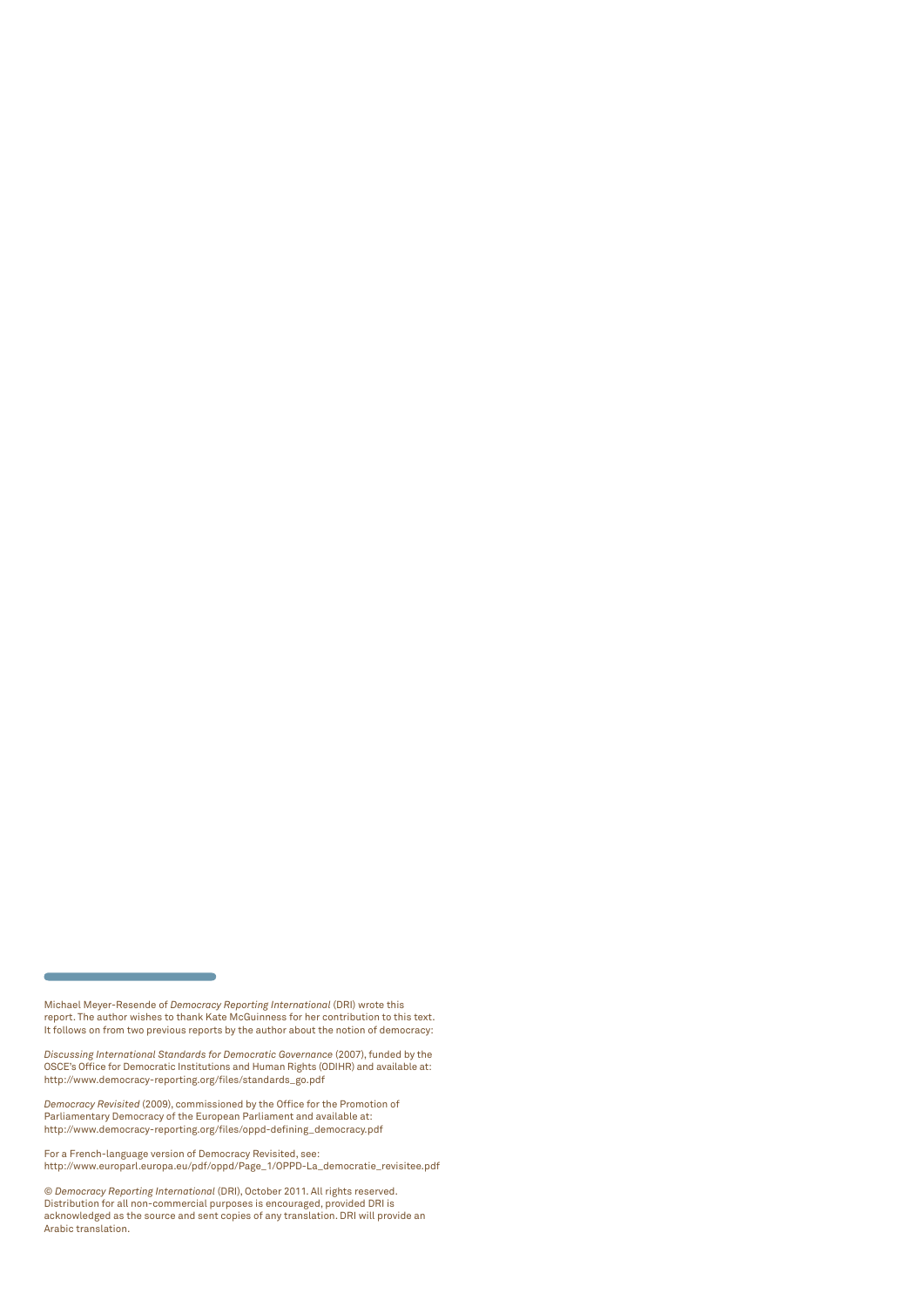INTERNATIONAL CONSENSUS: ESSENTIAL ELEMENTS OF DEMOCRACY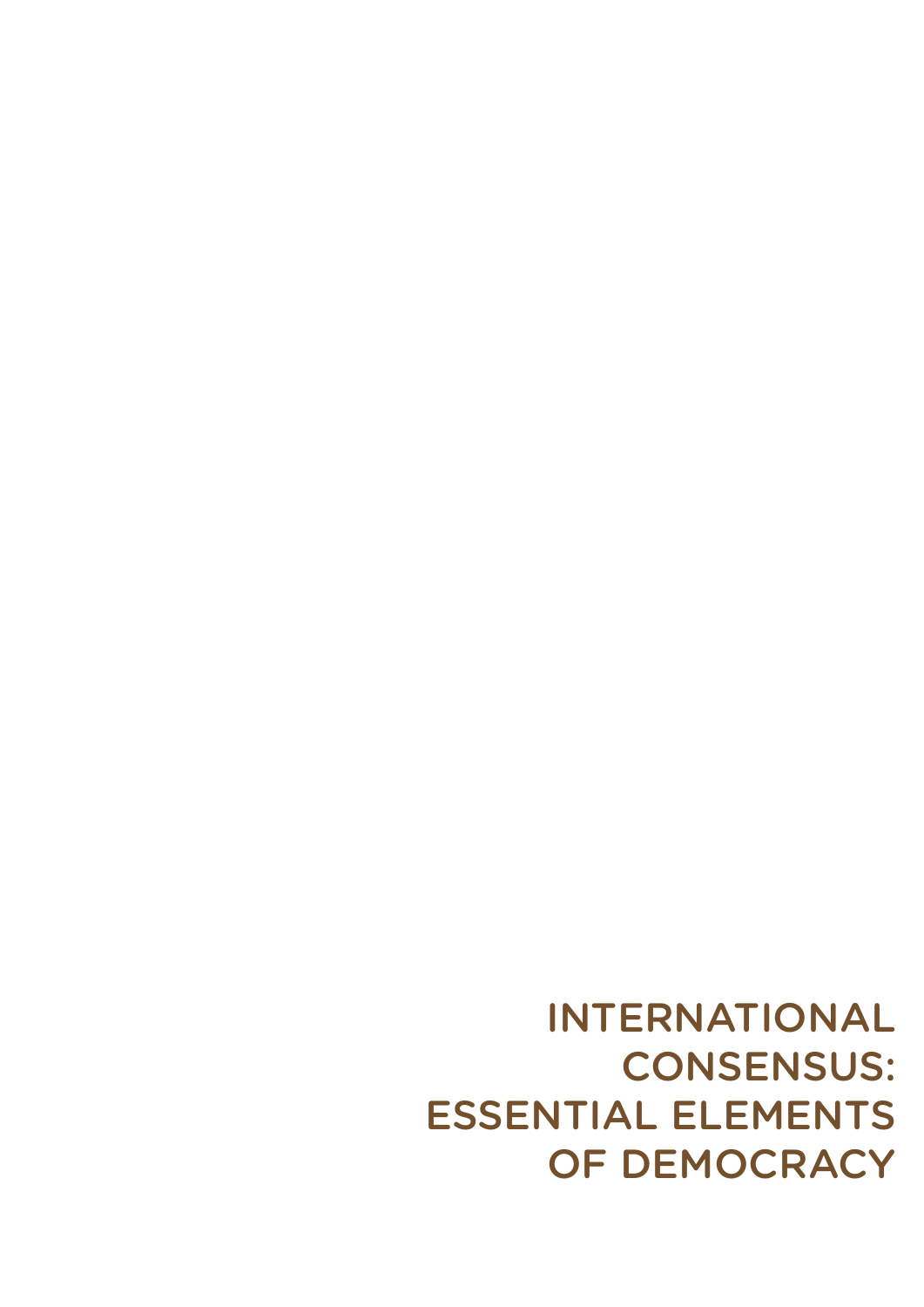| EXECUTIVE SUMMARY EXECUTIVE SUMMARY                                                                       | 05 |
|-----------------------------------------------------------------------------------------------------------|----|
| the control of the control of the control of the control of the control of<br><b>POLITICAL BACKGROUND</b> | 06 |
| and the state of the state of the state of the state of the state of the                                  | 08 |
| 01. THE SEPARATION AND BAI ANCE OF POWER                                                                  | 08 |
| 02. INDEPENDENCE OF THE JUDICIARY                                                                         | 10 |
| 03. A PLURALIST SYSTEM OF POLITICAL PARTIES AND ORGANISATIONS                                             | 11 |
| 04. THE RULE OF LAW                                                                                       | 12 |
| 05. ACCOUNTABILITY AND TRANSPARENCY                                                                       | 13 |
| 06. FREEDOM OF THE MEDIA                                                                                  | 14 |
| 07. RESPECT FOR POLITICAL RIGHTS                                                                          | 15 |

and the control of the control of the control of the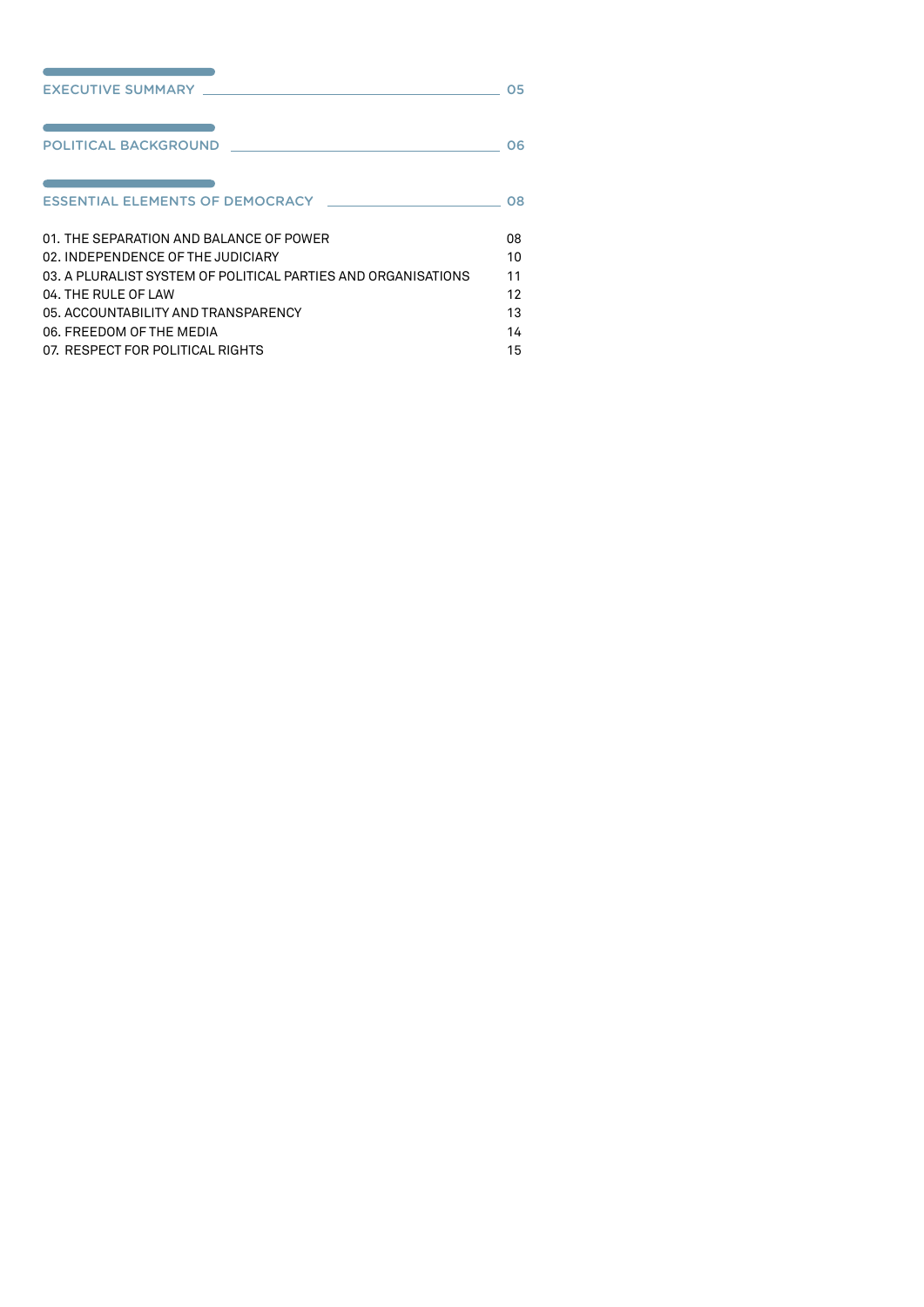# <span id="page-4-0"></span>INTERNATIONAL CONSENSUS: ESSENTIAL ELEMENTS OF DEMOCRACY

Democracy is not an *anything goes* form of government. Various internationally agreed documents include an outline of the core components of what democracy means. A range of them are 'hard' legally binding international law. Others may be considered soft law. While these documents do not give an exhaustive definition of democracy, they include basic key elements, each of which is a necessary condition for a democratic form of governance.

## EXECUTIVE SUMMARY

The demonstrators of the Arab Spring demand democracy in a region that has been ruled by authoritarian regimes for decades. While the demand is clear, it may be less clear what kind of democracy the people demand. Everybody is in favour of transparent, competitive elections. But at the same time many are concerned about tyrannical majorities imposing their view of the state and society on those who are not represented in government.

Questions about the extent and the limits of majority rule are as old as the very concept of democracy itself and there are no hard and fast answers. Indeed, there is no generally accepted concept of what makes a democracy. Academic definitions range from the minimalist ('competitive struggle for votes') to the farreaching (including a degree of economic equality or well-being). Looking at states that are considered to be democratic may not be helpful either, because there is a large variety of political systems and practices in them.

Yet, democracy is not an *anything goes* form of government. Various internationally agreed documents include an outline of the core components of what democracy means. A range of them are 'hard' legally binding international law. Others may be considered soft law. While these documents do not give an exhaustive definition of democracy, they include basic key elements, each of which is a necessary condition for a democratic form of governance.

In 2004, the UN General Assembly adopted a resolution that lays out seven 'essential elements' of democracy, including:

- Separation and balance of power
- Independence of the judiciary
- A pluralistic system of political parties and organisations
- Respect for the rule of law
- Accountability and transparency
- Free, independent and pluralistic media
- Respect for human and political rights; e.g., freedoms of association and expression; the right to vote and to stand in elections

This report explores the implications of these seven elements in the hope of offering support to the debate in Egypt, Tunisia and other countries in the region, about what, exactly, a democratic state should look like. It is noteworthy that all Arab states endorsed the UN General Assembly resolution, except Libya and the United Arab Emirates, which abstained from the vote. Democracy activists in the region therefore should not hesitate to invoke these essential elements. They have been accepted in numerous internationally agreed documents, some of which represent international law.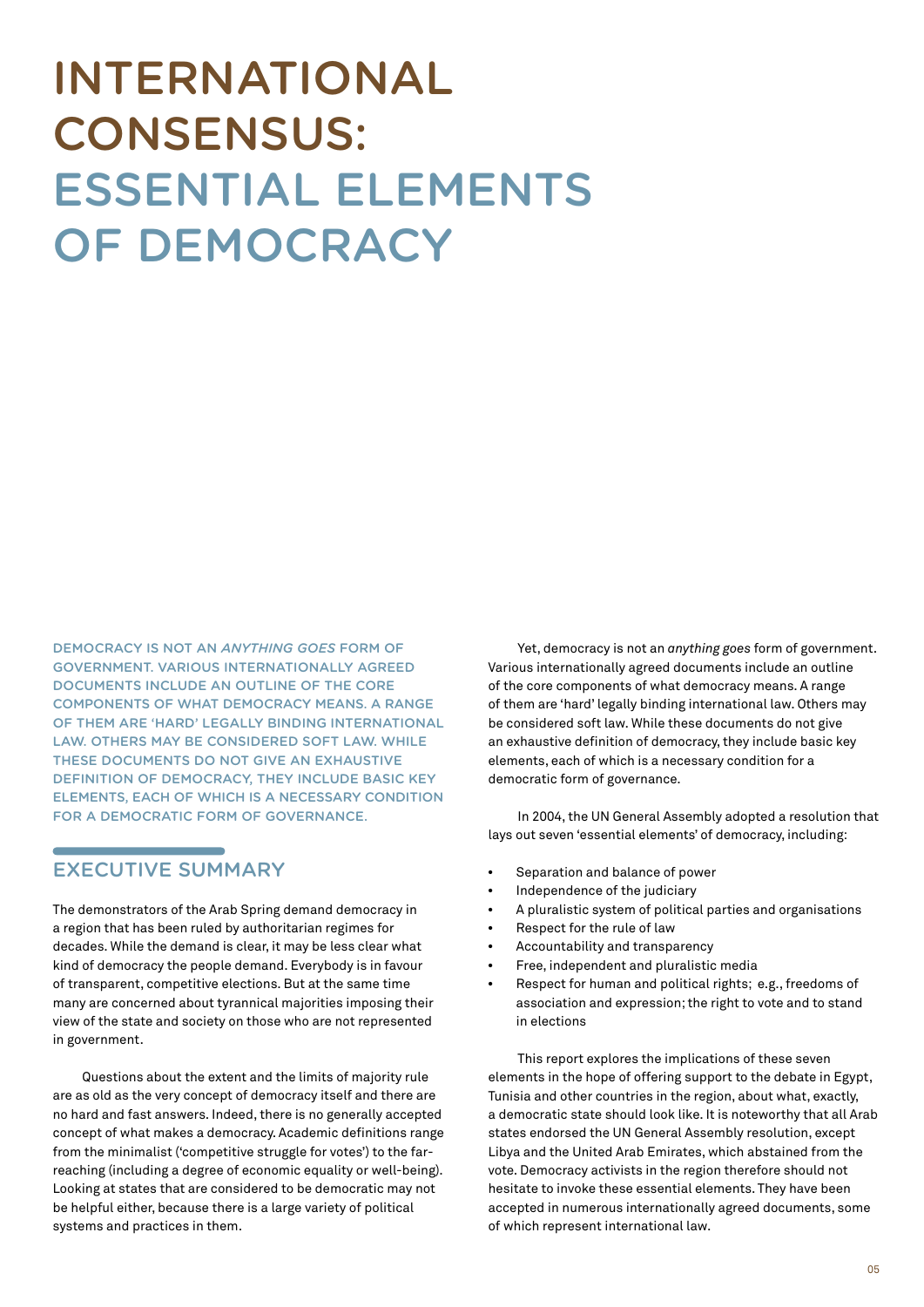### <span id="page-5-0"></span>POLITICAL BACKGROUND

Recent events throughout the Arab states, especially the popular uprisings in Egypt and Tunisia, provide the impetus for this report. From Morocco to Bahrain protesters are demanding democratic reforms. In some countries, these developments have moved the debate to questions about what democracy really means. What should the priorities for constitution writers in Tunisia, Egypt and Libya be as they try to establish democratic regimes? What should civil society contribute to the democracy building process and how? What reforms are necessary to better ensure, for example, genuinely democratic elections?

There are many definitions of what democracy means, especially in academic circles. These range from Schumpeter's minimalist 'competitive struggle for votes'1 to more extensive definitions that include reference to political freedoms and specific institutional arrangements; e.g., parliament, an independent judiciary and so on. The most wide-reaching definitions of democracy even incorporate a notion of economic rights.<sup>2</sup>

Looking beyond academic debates about how to define democracy, it is important to acknowledge that this term has also been elaborated in numerous internationally agreed documents, such as international and regional intergovernmental organisations like the United Nations, the African Union or the Organization for Security and Co-operation in Europe (OSCE). Some of these may be characterised as soft law while others are legally binding treaty obligations. Altogether they represent a growing international consensus about the essential elements that make a democracy.

In 2004, the UN General Assembly adopted a resolution (A/RES/59/201) that lays out these 'essential elements of a democracy'.<sup>3</sup> The resolution was endorsed by 172 states, with 15 abstentions (including Libya and the United Arab Emirates); no state voted against the resolution.<sup>4</sup> It therefore both represents and consolidates an international consensus on what democracy means and how it should function.

According to paragraph 1 of this resolution, these essential elements include:

…respect for human rights and fundamental freedoms, inter alia, freedom of association and peaceful assembly and of expression and opinion, and the right to take part in the conduct of public affairs, directly or through freely chosen

1 J. A. Schumpeter (1943), *Capitalism, Socialism and Democracy*.

2 International IDEA (July 2009), *Democracy in Development, Global Consultation on the EU's role in democracy building.* See: [http://www.idea.int/](http://www.ide) publications/ democracy\_in\_development/index.cfm.

 $06$ 

representatives, to vote and to be elected at genuine periodic free elections by universal and equal suffrage and by secret ballot guaranteeing the free expression of the will of the people, as well as a pluralistic system of political parties and organizations, respect for the rule of law, the separation of powers, the independence of the judiciary, transparency and accountability in public administration, and free, independent and pluralistic media.

By referring to essential elements, UN member states outline the core components of democracy. At the same time, they leave open the possibility of exploring whether there are other elements not included here that also make a democracy. As such, this definition does not strive to be exhaustive. Rather its goal is to define the basic minimal requirements necessary for a state to be considered democratic.

The 2004 UN General Assembly resolution builds on a similarly worded UN Human Rights Commission resolution from 2003<sup>5</sup> and other legally binding international treaties that include many aspects of the essential elements resolution from 2004, namely the International Covenant for Civil and Political Rights (ICCPR).<sup>6</sup> The 2004 UN General Assembly resolution, along with the ICCPR, provide the primary frame of reference for this paper, which analyses the various components of this definition of democracy in more detail. Occasional reference is also made to regional agreements that represent a codification of good practice around the world.

At the outset, it is worth noting that the UN resolution addresses two distinct aspects of democracy. The first is sometimes referred to as 'vertical accountability' and relates to how a state interacts with its people. This is the realm of human rights, which is codified in binding treaties reflecting the Universal Declaration of Human Rights.7 The promotion and protection of all human rights is a prerequisite for a democratic society, which is also stressed by the UN resolution. This area of democracy has already been well explored in many publications and extensively documented. Hence it is not closely examined here.

The second aspect of democracy identified in the 2004 UN resolution is sometimes called 'horizontal accountability'. It relates to how state institutions interact and, ultimately, how they are constructed and organised. How are the three branches of government structured as organisational entities and how do they function? How does the executive branch of government relate to the legislative branch? What types of relationships operate between the judiciary and the executive? How do

<sup>3</sup> Adopted 20 December 2004, the resolution was officially published in 2005. See: [http://www.undemocracy.com/A-RES-59-201.pdf.](http://www.undemocracy.com/A-RES-59-201.pdf) All subsequent references in the text to this UN General Assembly resolution are from this source.

<sup>4</sup> For documentation on the vote results, including abstentions, see: http://unbisnet.un.org:8080/ipac20/ipac.jsp?session=13167S8448CT7.132415&menu=searc h&aspect=power&npp=50&ipp=20&spp=20&profile=voting&ri=&index=.VM&term =A%2FRES%2F59%2F201&matchopt=0%7C0&oper=AND&x=10&y=9&aspect=pow er&index=.VW&term=&matchopt=0%7C0&oper=AND&index=.AD&term=&matchop t=0%7C0&oper=AND&index=BIB&term=&matchopt=0%7C0&limitbox\_1=VI01+%3 D+vi\_a&ultype=&uloper=%3D&ullimit=&ultype=&uloper=%3D&ullimit=&sort=.

<sup>5</sup> UN Human Rights Commission Resolution 2003/36, UN Doc E/CN. 4/2003/59. See:<http://daccess-dds-ny.un.org/doc/UNDOC/GEN/G03/>105/74/PDF/G0310574. pdf?OpenElement.

<sup>6</sup> See: http://www2.ohchr.org/english/law/ccpr.htm. All subsequent references in the text to the ICCPR are from this source (with the exception of extracts from General Comment 25 of the UN Human Rights Committee; see footnote 17 below). Arab League states that are not state parties to the ICCPR include: Comoros, Oman, Qatar, Saudi Arabia and the United Arab Emirates. For information about the current status of ICCPR state parties, see: http://treaties.un.org/pages/ViewDetails. aspx?src=TREATY&mtdsg\_no=IV-4&chapter=4&lang=en#EndDec.

See: [http://www.un.org/en/documents/udhr/.](http://www.un.org/en/documents/udhr/) All subsequent references in the text to the Universal Declaration of Human Rights are from this source.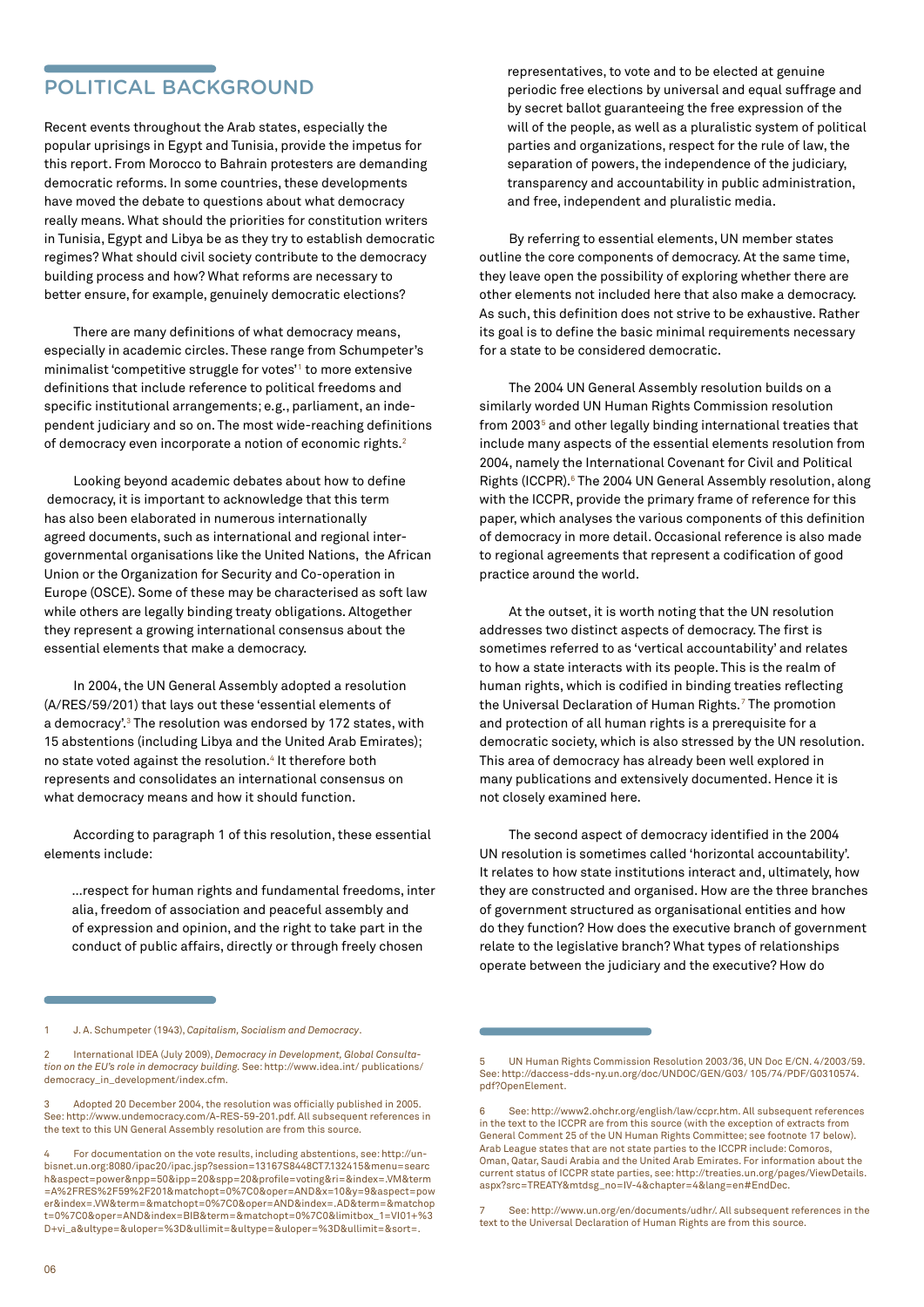independent state institutions, such as human rights commissions, election management bodies or fiscal oversight agencies, relate to all three branches of government power? As it remains critically under explored, this aspect of democracy is the primary focus of this report.

Existing democracies entertain a wide range of institutional arrangements—presidential or parliamentary systems (or a mix of both), republics, constitutional monarchies, executive and non-executive heads of state, unicameral and bicameral legislatures, centralised or decentralised government, federal and non-federal states, written and unwritten constitutions and the like. Consequently, it is often assumed that it is impossible to speak of the term 'democracy' as a unified concept commanding consent about how it is defined. Certainly there is not one model of democracy, but many diverse forms spread over a spectrum of possible political systems. At the same time, however, this does not suggest that democracy is an *anything goes* form of government. It is not.

Nothing reflects this better than the political realities of Arab autocracies over the last several decades. Not only have these governments violated their own constitutions, for instance, by rigging elections or gerrymandering election boundaries. On paper their constitutional arrangements have been undemocratic. In Syria, for example, the constitution merges the three branches of government in the presidency and thus allows for no separation and balance of power. In Egypt, there has been no equal right to stand for presidential elections. In Jordan, the king could dissolve parliament at will. And Libya had no constitution or rule of law to begin with.

Arab states have generally lacked institutional democracy at three levels:

- Many governmental institutions have not been accountable through elections: most obviously, various Arab monarchs enjoy genuine political power, but are not elected. Furthermore, key institutions, such as militaries, are not held accountable by elected institutions. Militaries in the Arab states generally do not report to parliament, nor do they offer parliament an opportunity to review military budgets and expenditure.
- There are elected institutions, parliaments in particular, but they do not enjoy genuine powers. More often than not, parliaments in Arab states have been rubberstamping bodies that follow the lead of the executive branch of power, rather than the will of the electorate.
- Electoral accountability has been undermined by electoral fraud and the absence of genuinely competitive elections.

Democratic state-building is now the central challenge in Egypt, Tunisia, Libya, and beyond. This paper strives to make a contribution to this process by highlighting the essential elements that define democracy according to international consensus, and which need to be addressed across the region.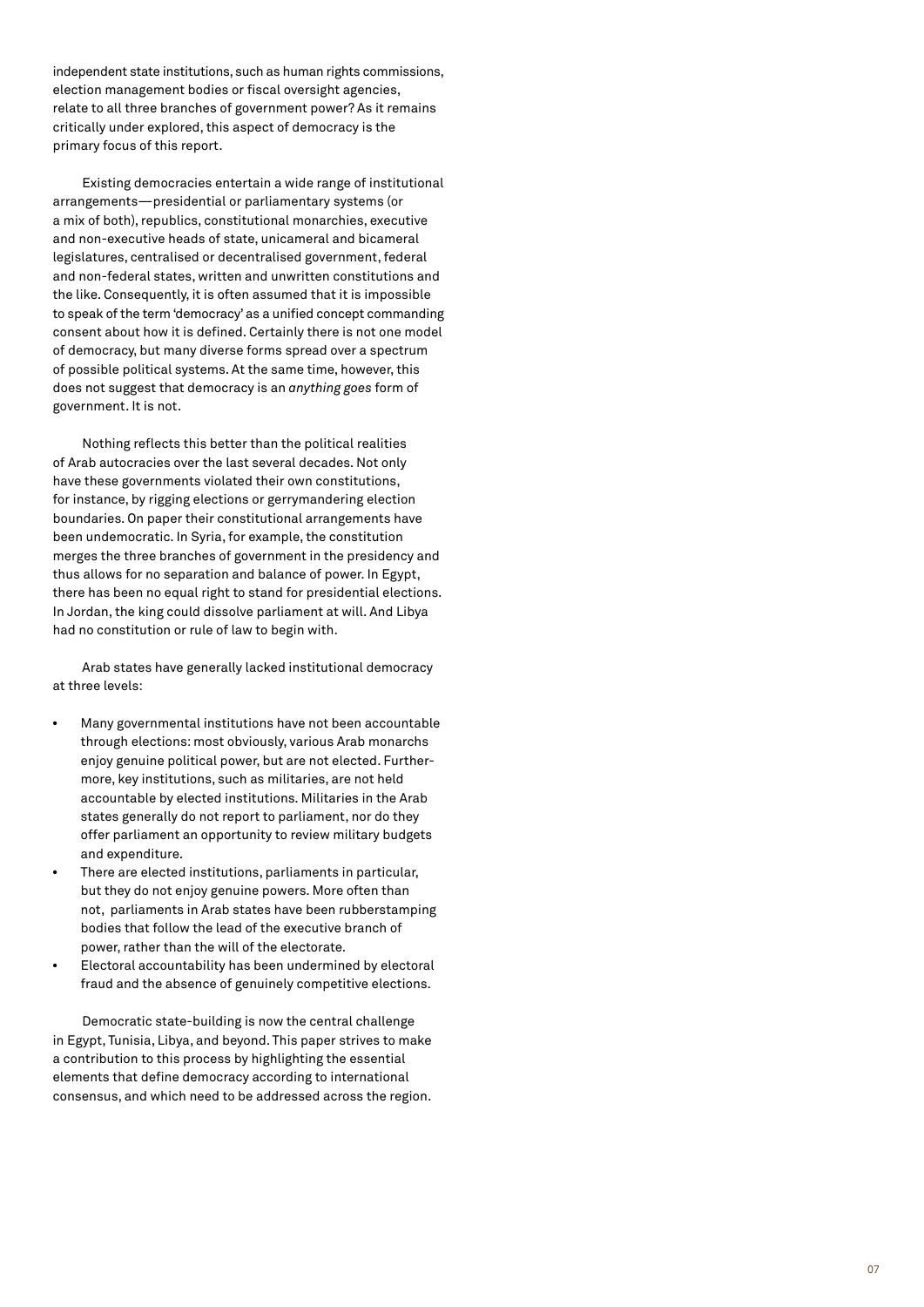### <span id="page-7-0"></span>ESSENTIAL ELEMENTS OF DEMOCRACY

#### 01. THE SEPARATION AND BALANCE OF POWER

The terms 'separation of power' and 'balance of power' mean that the power of the three branches of democratic government – the legislative, executive and judiciary – should not be concentrated in one branch, but should be distributed such that each branch can independently carry out its own respective functions.The separation and balance of power rests on two main principles. First, the competencies of the three branches of governmental power must be clearly delimited and defined. Second, all branches of government are bound by the rule of law (also see section 4 below).

The idea of a separation and balance of powers emerged in an historical context as a protection against tyranny.<sup>8</sup> This is also reflected in contemporary human rights instruments, such as the ICCPR, and other sources such as the Latimer House Principles.<sup>9</sup> The separation of power is most clearly defined with respect to the judiciary, which must be independent from the other branches (see Section 2 below). In contrast, the separation of power is more complex in terms of the distinction between the executive and legislative branches of power.

#### **Executive-legislative relations**

While the idea of an independent judiciary is generally accepted, if not always respected, the relationship between the executive and legislative branches of power is less uniform. The separation or balance of power between these two branches of government depends on the given political system that is in place.

Presidential systems, like the United States, have a clearer separation of legislative-executive powers than other political systems: directly elected presidents do not depend on the confidence of the legislature; their term in office is independent of that of the legislature; and they can appoint and instruct their cabinet. In semi-presidential systems, like France and Portugal, the government is answerable both to a directly elected president and to the legislature.

In parliamentary systems, in contrast, the separation of power is less marked because the government, including the executive, is appointed from a parliamentary majority. Consequently, the executive depends on parliamentary approval: a prime minister requires the support of parliament to govern and, without this, can be dismissed by a vote of no confidence.<sup>10</sup>



<sup>8</sup> For example, see: Baron de Montesquieu (1750, first English translation), *The Spirit of the Laws* and James Madison, Alexander Hamilton and John Jay (1788), *The Federalist Papers*.

<sup>9</sup> Officially known as the *Principles on the Accountability of and the Relationship between the three Branches of Government*, the Latimer House Principles offer a detailed description of the separation and balance of power that was endorsed by the Commonwealth heads of government at a 2003 meeting in Abuja, Nigeria. See: [http://www.thecommonwealth.org/shared\\_asp\\_files/uploadedfiles/%7BACC9270A-](http://www.thecommonwealth.org/shared_asp_files/uploadedfiles/%7BACC9270A-E929-4AE0-AEF9-4AAF)[E929-4AE0-AEF9-4AAFEC68479C%7D\\_Latimer%20House%20Booklet%20130504.](http://www.thecommonwealth.org/shared_asp_files/uploadedfiles/%7BACC9270A-E929-4AE0-AEF9-4AAF) [pdf.](http://www.thecommonwealth.org/shared_asp_files/uploadedfiles/%7BACC9270A-E929-4AE0-AEF9-4AAF) All subsequent references in the text to the Latimer House Principles are from .<br>this source.

<sup>10</sup> For an overview, see: M.S. Shugart (2008), "Comparative Executive-Legislative Relations" in *The Oxford Handbook of Political Institutions* (Eds. R. A. W. Rhodes, Sarah A. Binder, and Bert A. Rockman).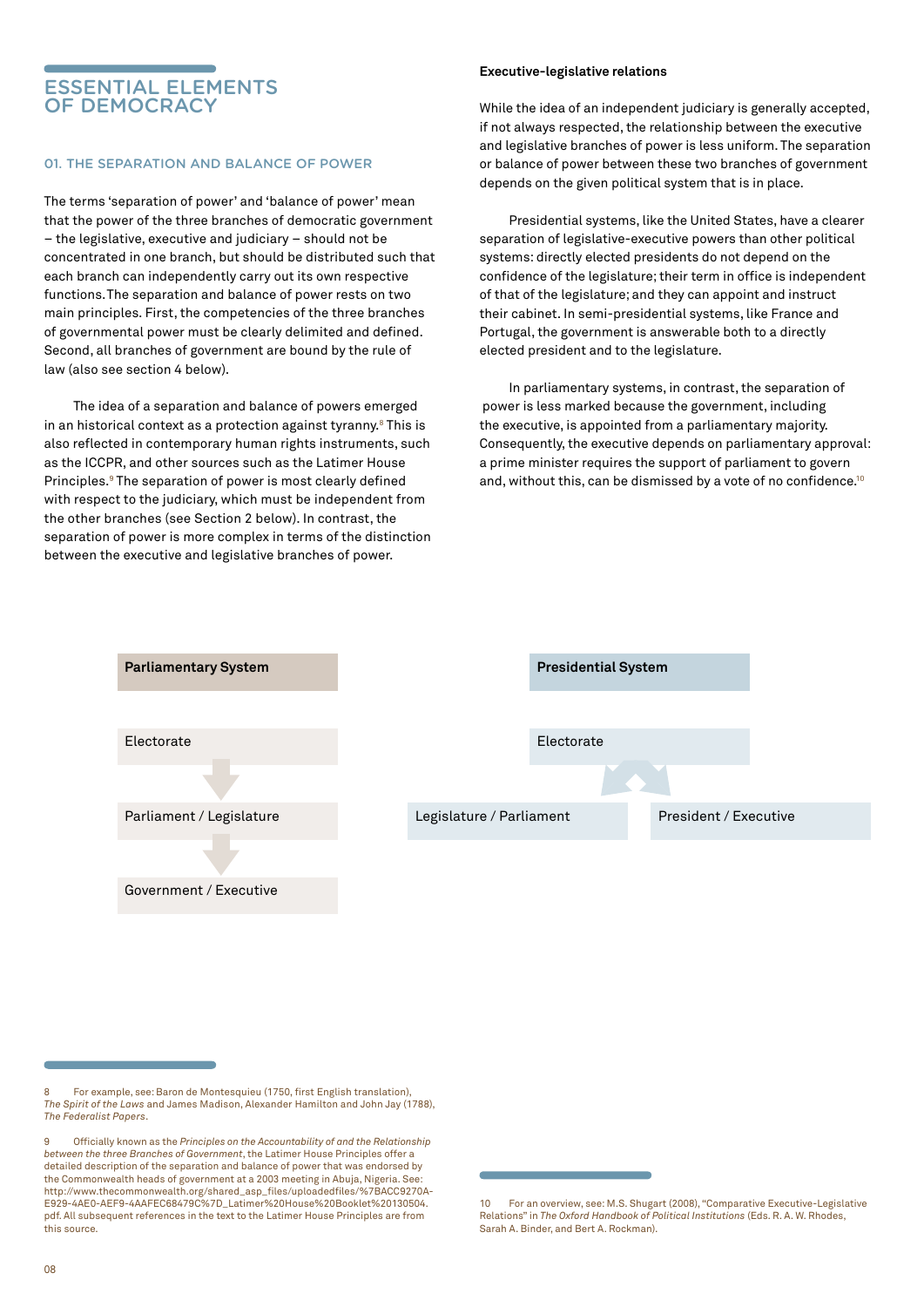From the perspective of international consensus on essential elements of democracy, then, the key issue is not the type of political system or government regime. Presidential and parliamentary systems are equally acceptable.<sup>11</sup> Rather, the salient issue is whether elected legislators have sufficient powers. Do elected representatives actually have the competencies they need to exercise power? Are they able to hold government accountable? Can parliament fulfil its legislative role?

It is in this sense that the separation or balance of power should be understood within the context of executive-legislative relations. That is, it defines a standard that requires each branch of government to have the capacity to play a meaningful and sufficiently independent role in governance – whatever the political system.

In Arab states, most legislatures have been dominated by the executive branch of power, diminishing the relevance of parliaments and parliamentary elections. The need for parliaments to play a meaningful role logically follows from the right to vote and to stand in elections, which is enshrined in article 25 of the ICCPR. As paragraph 7 of General Comment 25 of the UN Human Rights Committee notes, "Where citizens participate in the conduct of public affairs through freely chosen representatives, it is implicit in Article 25 that those representatives do in fact exercise governmental power and that they are accountable through the electoral process for the exercise of that power."12

The UN Human Rights Committee emphasises that parliaments with little *de jure* or *de facto* power do not satisfy the requirements of article 25 of the ICCPR, and it has clarified in various concluding observations on states' reports this aspect in three concrete ways.<sup>13</sup>

• *No over-concentration of power in the executive branch of government* 

The over-concentration of power in the executive is one of the most significant concerns of democratic governance in many states. Even if there is a direct election for the head of state, this should not serve as a justification for sidelining a directly elected legislature.

• *The right of heads of state to refer bills back to the legislature*

Independent of the political system (presidential or parliamentary), some states give their head of state (usually presidents) the right to refer legislation back to parliament for reconsideration. The rationale for this approach is that

the head of state should not promulgate legislation that s/he considers deficient; e.g., anti-constitutional.*<sup>14</sup>*

• *Civilian control of the security sector*<sup>15</sup>

The armed forces, police, intelligence services, and so on enjoy considerable potential *de facto* power in any state. International consensus on democratic governance indicates that it is imperative for the security sector to be fully controlled by civilian authorities with democratic legitimacy. The Human Rights Commission resolution on democracy and the rule of law, Human Rights Resolution 2005/32, Paragraph 14 (b)(vii), states, "The military remains accountable to democratically elected civilian Government."16 Emphasis on the particular importance of democratic standards in relation to control of the security sector, namely legitimacy, accountability and transparency, suggests that parliament has a crucial oversight role.

#### **The role of the legislature**

A properly functioning and directly elected legislature is key to democratic governance. The rule of law requires that all important legislation be adopted by the legislature. A pluralistic system of political parties is based on competition over legislative interests. And transparency results from genuine, widespread and inclusive public consultation on draft legislation and debates on public affairs in the legislature. Thus, the legislative branch of government is the lynchpin of democratic institutions.

The three main functions of the legislative branch – passing laws, maintaining oversight of the executive and serving as a forum for public debate and deliberation of citizens' interests – have been acknowledged in a number of international documents.<sup>17</sup> The essential role of legislatures for democratic governance has also been translated into a range of concrete prescriptions about the structure of legislatures and their working modes, as follows.

<sup>11</sup> This has been made explicit in the UN Human Rights Commission's resolution 'Promotion of the Right to Democracy' (1999): 'The Commission on Human Rights...<br>affirms... the right of citizens to choose their governmental systems through<br>constitutional or other democratic means'. For UN Doc E/CN.4/Re http://ap.ohchr.org/documents/alldocs.aspx?doc\_id=4660.

<sup>12</sup> The provisions in article 25 of the ICCPR are elaborated in General Comment 25. See: [http://www.unhchr.ch/tbs/doc.nsf/ 0/d0b7f023e8d6d9898025651e004b](http://www.unhchr.ch/tbs/doc.nsf/ 0/d0b7f023e8d6d9898025651e004bc0eb)[c0eb.](http://www.unhchr.ch/tbs/doc.nsf/ 0/d0b7f023e8d6d9898025651e004bc0eb) All subsequent references in the text to General Comment 25 are from this source.

<sup>13</sup> For detailed references, see Democracy Reporting International (2007), *Discussing International Standards for Democratic Governance*: [http://www.democracy](http://www.democracy-reporting.org/files/standards_go.pdf)[reporting.org/files/standards\\_go.pdf](http://www.democracy-reporting.org/files/standards_go.pdf).

<sup>14</sup> There are different models for this type of veto. In most cases, for example, parliament must reconsider the bill in case of referral; but if they adopt it again, the head of state must promulgate it. In a few cases, it is required that parliament adopts the bill with a higher majority after referral. There are also cases where the head of state can submit a draft bill to the constitutional court for review before promulgation.

<sup>15</sup> The Geneva-based organisation DCAF (Democratic Control of Armed Forces) has a range of relevant publications on civilian control of armed forces. For more information, see: http://www.dcaf.ch/Publications/Series/Detail?lng=en&id=18411.

<sup>16</sup> For Human Rights Resolution 2005/32, see: [http://ap.ohchr.org/documents/](http://ap.ohchr.org/documents/E/CHR/resolutions/E-CN_4-RES-2005-32.doc) [E/CHR/resolutions/E-CN\\_4-RES-2005-32.doc](http://ap.ohchr.org/documents/E/CHR/resolutions/E-CN_4-RES-2005-32.doc). OSCE participating states have also committed themselves to a number of standards in this field; for example see: Points 21-25 of the Concluding Document of Budapest, 6 December 1994; http:// www.osce.org/mc/39554.

<sup>17</sup> For example, see publications by the Inter-Parliamentary Union (IPU): [http://](http://www.ipu.org/english/home.htm) [www.ipu.org/english/home.htm](http://www.ipu.org/english/home.htm) and the National Democratic Institute, in particular *Towards the Development of International Standards for Democratic Legislatures*  (2007); see: [http://www.ndi.org/node/13674](http://www.). Of further interest: the Commonwealth Parliamentary Association (December 2006), *Recommended Benchmarks for Democratic Parliaments*; see: [http://www.cpahq.org/cpahq/Mem/Document%20Library/](http://www.cpahq.org/cpahq/Mem/Document Library/Ben) [Benchmarks\\_for\\_Democratic\\_Legislatures/Recommended%20Benchmarks%20](http://www.cpahq.org/cpahq/Mem/Document Library/Ben) [for%20Democratic%20Legislatures.aspx](http://www.cpahq.org/cpahq/Mem/Document Library/Ben) and the Southern African Development Community Parliamentary Forum (2001), *SADC Parliamentary Forum: norms and standards for elections in the SADC region*; see: [http://www.sadc.int/amlibweb/we](http://www.sadc.int/amlibweb/webquery.html?v1=pbMarc&v4=0&v5=5A&v8=84830&v9=0&v10)[bquery.html?v1=pbMarc&v4=0&v5=5A&v8=84830&v9=0&v10](http://www.sadc.int/amlibweb/webquery.html?v1=pbMarc&v4=0&v5=5A&v8=84830&v9=0&v10) =N&v13=4A&v20=4& v23=0&v25=PARLIAMENTARY%20and%20%20STANDARDS&v27=6989&v29=5A&v3 5={]0[}{]0[}{]0[}{]0[}&v40=84828&v46=84830*.*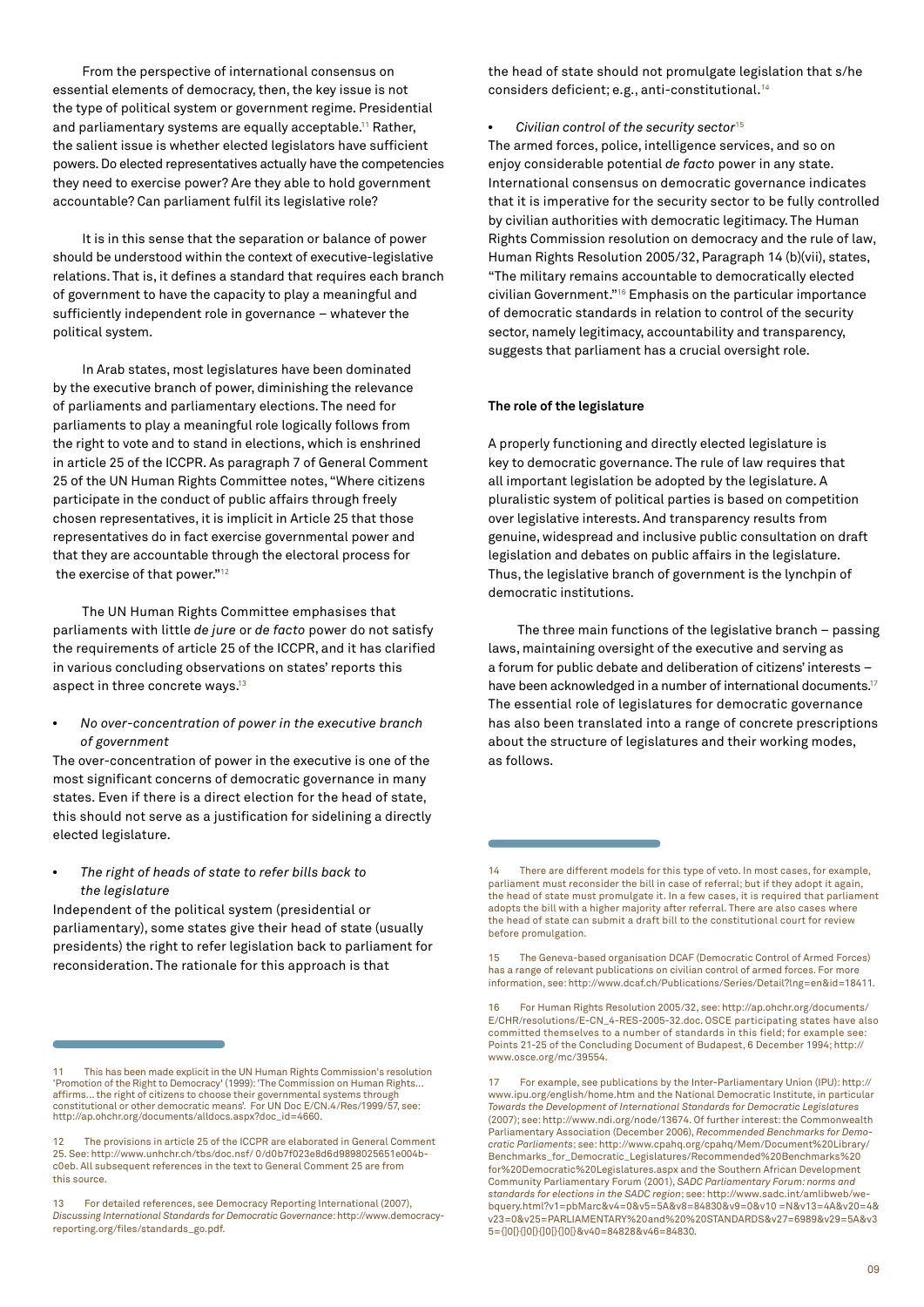#### <span id="page-9-0"></span>**The set up and rules of the legislature**

Legislatures have either one chamber or house (unicameral) or two (bi-cameral). There are two important principles for bi-cameral legislatures:

• *All seats in at least one legislative chamber or house should be freely contested* 

To ensure that the democratic accountability of a legislature is not diluted, at least one chamber should be entirely composed of representatives freely chosen in direct elections.<sup>18</sup> In many Arab states, however, the head of state has the power to appoint a number of members of parliament, often to both houses or chambers, thus undermining the principle of freely elected representatives.

• *A second legislative chamber or house should either be accountable through elections, or not be able to impact significantly on the powers of the directly-elected chamber or house* 

The question of democratic legitimacy becomes important in the context of a bicameral legislature. When a non-elected upper chamber or house (e.g., based on hereditary principles or appointed by the head of state) has powers that are similar to those of a directly elected lower chamber or house, the principle of democratic accountability is weakened.19

In federal systems, such as the US, the Russian Federation and Germany, the upper chamber or house represents the interests of the constituent parts of the federation (i.e., the 50 states in the US; 'Subjects of the Federation' in the Russian Federation; *Länder* in Germany). This should not be cause for concern so long as the representatives of federal states have their own democratic mandates (e.g., based on direct or indirect elections), $20$  or if the powers of these upper chambers or houses are limited. The Council of Europe's Venice Commission has drawn attention to the fact that a second chamber or house should follow a constitutional logic, in other words its mandate and role should have an objective justification.

#### **Legislative autonomy**

Given that legislatures represent the people, they must be free to autonomously organise their work. This is generally understood in two ways. First, the legislature should be free to adopt and amend its own rules of procedure on an independent basis. Second, the legislature should be free to schedule its sessions, set the pace for organising its own activities and have the right to determine how much time is required to draft, review or amend proposed legislation. In many Arab states, the autonomy of legislatures has been greatly circumscribed and their role has been one of rubberstamping.

#### **Legislative power**

The power of legislation is the most essential of a legislature's prerogatives and it should have the competence and authority to undertake this role. Although the executive branch of government has the right to adopt legally binding acts (e.g., regulations, decrees), it must be entitled to do so by the constitution or through law adopted by the legislature. Transfer of legislative power to the executive may be permissible for brief periods, for example when the legislature is not in session. However this transfer of power should only be very limited in scope and have strictly defined conditions. As the Venice Commission asserts, a general shift of competencies from the legislative to the executive 'is not acceptable in a democratic constitutional state'.<sup>21</sup>

#### 02. INDEPENDENCE OF THE JUDICIARY

Article 14 of the ICCPR states that 'in the determinations of any criminal charges against him [or her], or of his rights and obligations in a suit of law, everybody shall be entitled to a fair and public hearing by a competent, independent and impartial court established by law'. There is, then, a 'hard' international obligation to establish an independent judiciary. Moreover, the UN Human Rights Committee has made it clear that the ICCPR stipulates judicial independence beyond the realm of criminal law such that it also comes to bear on administrative law and the organisation of the state.

In particular, this pertains to both the legal and *de facto* separation of the judicial and executive branches of government. That is, the courts can play a vital role in ensuring government accountability by adjudicating conflicts, for instance, in the areas of administrative or constitutional law. The independence of the judiciary can also be relevant within the context of election-related disputes.

The principles and practices of an independent judiciary are delineated in a number of international documents. For example, the UN's *Basic Principles on the Independence of the Judiciary* provides operational guidance on how to secure the independence and tenure of judges, addressing issues like recruitment, remuneration, promotion, immunity and removal.<sup>22</sup>

<sup>18</sup> This is a clear standard, for example, in the OSCE's Copenhagen 1990 commitments. See: [http://www.osce.org/odihr/elections/14304.](http://www.osce.org/odihr/elections/14304) All subsequent references in the text to the Copenhagen 1990 commitments are from this source.

<sup>19</sup> The discussion in the United Kingdom on reforming the House of Lords offers a relevant example. While the House of Lords can return draft laws to the House of Commons, the House of Lords accepts the possibility that it can be over-ruled by the House of Commons. As such, there is an additional level of scrutiny and consultation, but this does not veto or over-rule the directly elected chamber (i.e., the House of Commons).

<sup>20</sup> In the US, senators are directly elected by each state. In Germany, *Länder* (federal states) governments are represented in the upper house of parliament (Bundesrat), which reflects the fact that the federal states in Germany are based on parliamentary systems.

<sup>21</sup> Point 21, Venice Commission Opinion of the draft amendments to the constitution of Kyrgyzstan, 13-14 December 2002.

<sup>22</sup> Endorsed by UN General Assembly resolutions 40/32 (29 November 1985) and 40/146 (3 December 1985). See: http://www2.ohchr.org/english/law/indjudiciary.htm.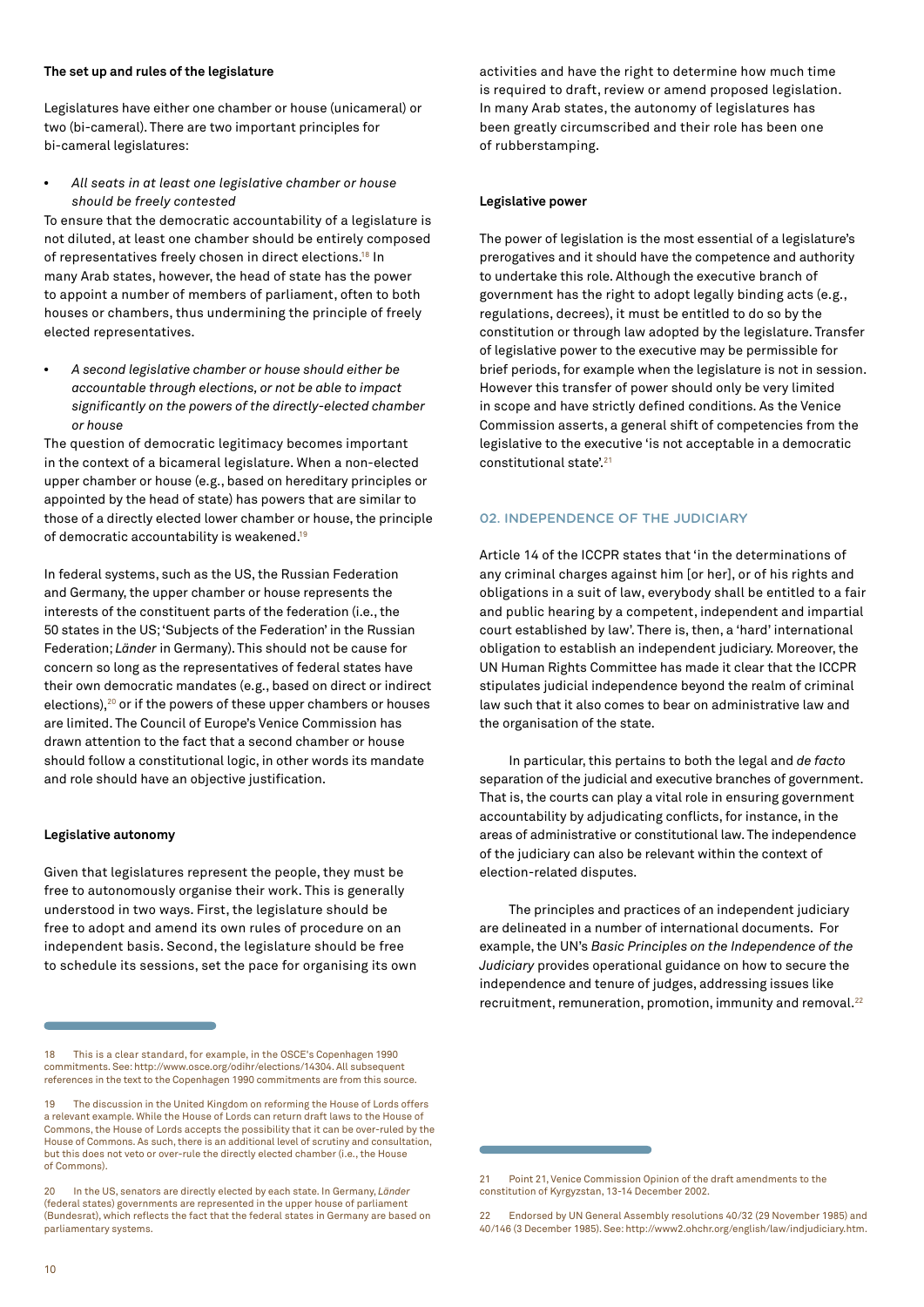#### <span id="page-10-0"></span>03. A PLURALIST SYSTEM OF POLITICAL PARTIES AND ORGANISATIONS

#### **Political parties**

Arguably, the need for a pluralistic system of political parties follows logically from the protection of freedom of association, including participation in political parties, as this is enshrined in article 22 of the ICCPR (also see section 7 below). While a controversial issue some decades ago, there is now international consensus that the existence of a one-party state or the prohibition of political parties is not consistent with freedom of association and related freedoms.<sup>23</sup> As paragraph 17 of General Comment 25 states, "The right of persons to stand for elections should not be limited unreasonably by requiring candidates to be members of parties or specific parties." And paragraph 26 of General Comment 25 states, "Political parties and membership in parties plays a significant role in the conduct of public affairs and the election process."

A pluralistic system of political parties implies that states should not hinder the development of political parties, but instead have an obligation to favour political pluralism based on parties. Pluralism indicates that a party system should not only consist of a multitude of parties, but it should also include parties that represent genuinely alternative policy choices. Political systems with a mere façade of a multi-party system, which disguises a pattern of state-sponsored domination of one or several parties, fall short of this core element of democracy.

Effective opposition both inside and outside parliament is a key condition of a functioning democracy, providing an element of checks and balances. The rights of opposition or 'electoral minorities' in parliament should be codified in parliamentary rules of procedures and, partly, in constitutions. In many democracies such rights include a guarantee of participation, rights to supervise and scrutinise government, the right to delay or, in some cases, to block majority decision<sup>24</sup> and sometimes the right to demand the constitutional review of laws.<sup>25</sup> In the European context, such opposition rights have been recognised at the international level.26 The Inter-Parliamentary Union adopted similar standards at working level.<sup>27</sup>

In terms of fostering a system defined by political pluralism, states are bound by a number of concrete obligations, including:

• *A legal framework for the operation of political parties should be in place* 

The UN Human Rights Committee indicates that the absence of regulation or legislation governing the creation and registration of political parties 'runs counter to the provisions of Article 22 of the ICCPR, as it may adversely affect the rights of citizens to participate in the conduct of public affairs through freely chosen representatives'.28

• *Restrictions to the right to register a political party should be narrowly constructed* 

In the context of international human rights instruments, it is a generally recognised rule to adopt a narrow interpretation of restrictions. Article 22(2) of the ICCPR takes a similar approach to interpreting possible limitations to the right to freedom of association, stating that if restrictions are necessary in a democratic state, these should be 'in the interests of national security, or public safety, public order (*ordre public*), the protection of public health or morals or the protection of the rights and freedoms of others'.29

• *Political party membership should not be mandatory* While international consensus is supportive of the role of political parties, at the same time it is clear that membership in a political party should not be made a pre-condition for participating in the political life of a country. This bears on such issues as eligibility criteria for the right to vote and to stand for elections; e.g., see General Comment 25, particularly paragraphs 10, 17 and 26. Although list-based proportional representation election systems tend to favour political parties, they should also accommodate lists of independent candidates.

#### **Civil society organisations**

Civil society organisations (CSOs) serve to organise and mediate political, economic, social and other interests *vis-à-vis* the state and government. Civil society is a broad concept, which is reflected in the wide and varied range of organisations and groups that constitute it. For example, civil society organisations may include trade unions, professional associations, religionbased groups, women's associations and networks, sports clubs, business associations and chambers of commerce, philanthropic organisations, human rights NGOs and other types of advocacy and watchdog organisations, student associations, and so on. They should enjoy freedom of association as enshrined in article 22 of the ICCPR.

27 See: http://www.ipu.org/dem-e/opposition.pdf.

<sup>23</sup> During the Cold War, for example, it was a matter of controversy as to whether freedom of association could be exercised in one-party systems.

<sup>24</sup> An example would be the need for 'super-majorities' for constitutional amendments.

<sup>25</sup> For an in-depth study on these issues, see the Venice Commission's "Report on the Role of the Opposition in a Democratic Parliament" (2010). See: http://www. venice.coe.int/docs/2010/CDL-AD(2010)025-e.pdf.

<sup>26</sup> Council of Europe, Parliamentary Assembly Resolution 1601 (2008), Procedural guidelines on the rights and responsibilities of the opposition in a democratic parliament, see: http://assembly.coe.int/main.asp?Link=/documents/adoptedtext/ta08/ eres1601.htm.

<sup>28</sup> Point 25, Concluding Observations of the Human Rights Committee Democratic People's Republic of Korea, UN Doc. CCPR/CO/72/PRK (2001). See: http:// www.unhchr.ch/tbs/doc.nsf/%28Symbol%29/CCPR.CO.72.PRK.En?OpenDocument.

<sup>29</sup> For further elaboration of international standards related to political parties, also see: Venice Commission (2004), "Guidelines and Explanatory Report on Legislation on Political Parties: Some Specific Issues", Study no. 247/2004; http:// www.venice.coe.int/docs/2004/CDL-AD%282004%29007-e.pdf; and OSCE ODIHR (2003), *Existing Commitments for Democratic Elections in OSCE Participating States*, especially page 64; http://www.osce.org/odihr/elections/13957.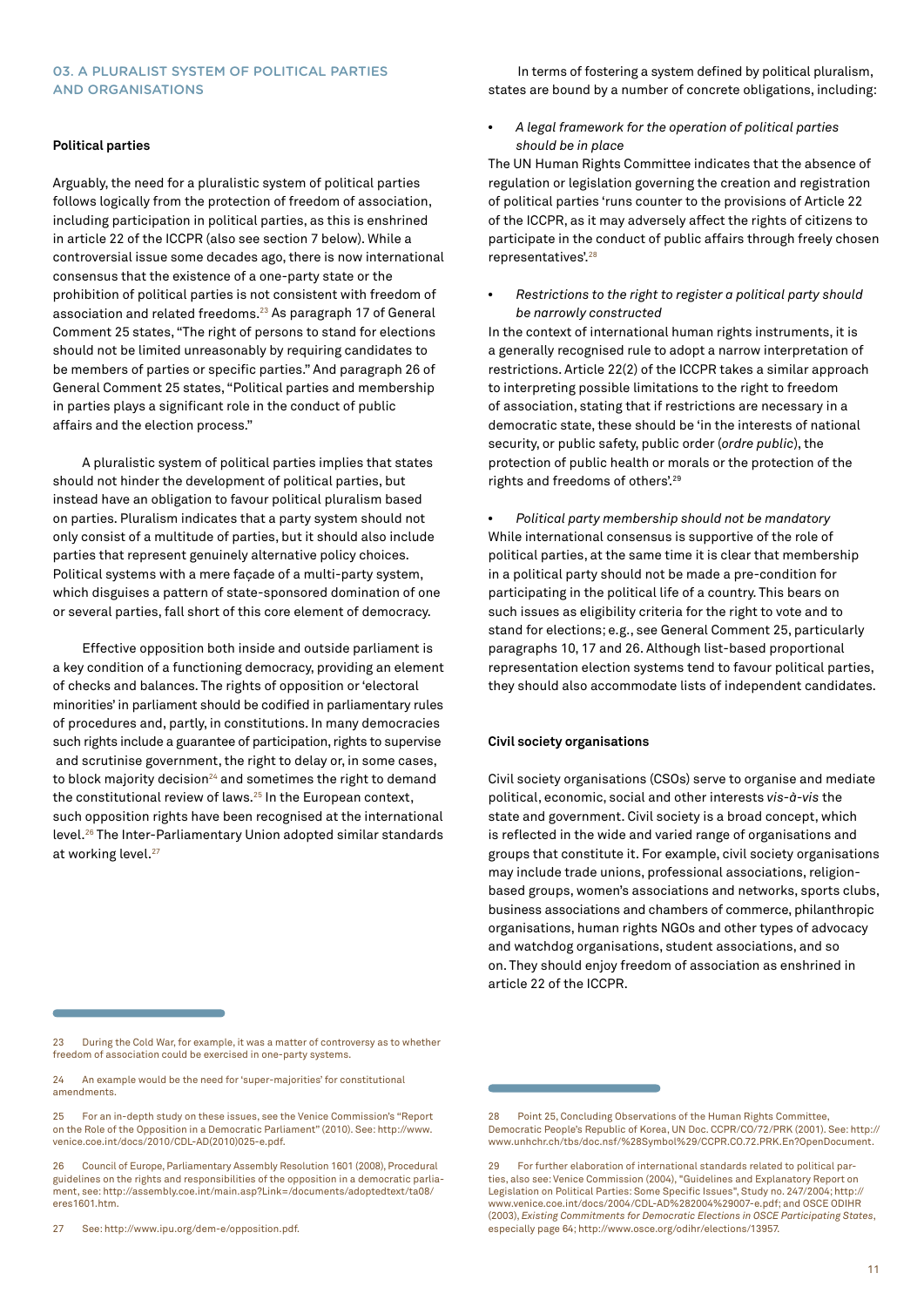<span id="page-11-0"></span>International consensus about the value of civil society for democracy, in particular as this bears on fostering both political and social pluralism, is reflected in numerous international instruments. For example, paragraph 8 of the 2004 UN General Assembly resolution invites (among others) 'non-governmental organizations to engage actively in work at the local, national, sub-regional and regional levels for the constant promotion and consolidation of democracy'. Paragraph 12 of the resolution also encourages 'non-governmental organizations to initiate networks and partnerships with a view to assisting the Governments and civil society in their respective regions in disseminating knowledge and information about the role of democratic institutions and mechanisms in meeting the political, economic, social and cultural challenges in their respective societies'.

#### 04. THE RULE OF LAW

There are few definitions of the rule of law in the context of international instruments related to ensuring democratic practices within states.30 Nonetheless, its core meaning is clear. That is, the rule of law commits all public authorities to comply with independently and impartially administered legal and justice systems, such that states make continuous efforts '[g]uaranteeing that no individual or public or private institution is above the  $law<sup>31</sup>$ 

Sometimes the rule of law is narrowly construed as an efficient and effective system of justice and law enforcement. Beyond that, it is also interpreted to imply certain standards for the legislative process, namely that this should be an open and transparent process that reflects the will of the people and the outcomes of which are public and freely available. Increasingly, the rule of law is seen through a broader conceptual framework that links it to human rights and democratic order; e.g., UN Human Rights Commission resolution on democracy and the rule of law (resolution 2005/32), the OSCE Copenhagen 1990 commitments and the Charter of Paris for a New Europe.

As an inherent element of democracy, the rule of law therefore indicates that the will of the majority has clear and certain limits, not only in the form of universal human rights, but also in relation to the constitutional framework of a state. Consequently, for example, public referenda should not be used to overrule constitutional provisions.

#### **State of emergency**

The rule of law is organically linked to the other essential elements of democracy, including the separation and balance of power, especially an independent judiciary, and transparency and accountability. The convergence of these elements, as well as the necessity to uphold and preserve them, can be made no clearer than in a state of emergency. In such situations, the rule of law is of paramount importance. This issue is highly relevant in the Arab region, where many states imposed a state of emergency for decades (e.g., Syria, Egypt and Algeria).

During a state of emergency, democratic governance tends to be diminished. The executive branch of government is temporarily empowered at the expense of the legislative branch, and possibly the judiciary. Human rights, including political rights, may also be suspended or severely restricted. While human rights instruments acknowledge that declaring a state of emergency may be necessary, at the same time they recognise that this does not give a free hand to the executive branch of power to adopt whatever measures it deems necessary.

International and regional instruments, notably the ICCPR, the Arab Charter on Human Rights, along with the European Convention of Human Rights and OSCE commitments, provide a number of detailed procedural and substantive guidelines on how to deal with such situations.32 As follows, a state of emergency:

- must be declared by a constitutionally lawful body; usually this is the head of state or government
- should be declared officially, publicly and within the law
- should be approved by the legislature, which should continue to function
- should be temporally and geographically limited
- should be managed transparently
- should require that legal guarantees remain in place and derogations from fundamental rights should be as limited as possible $33$

Although protection in 'exceptional situations of emergency which threaten the life of a nation' (article 4, paragraph 1, Arab Charter on Human Rights) is the primary intent for declaring a state of emergency, such actions by many Arab states have played and still play a major role in curtailing human rights. For example, Egypt has been ruled under a state of emergency since1967 (except for an 18-month break in 1980–1981), which extended police powers, suspended constitutional rights, legalised censor-ship and sharply curtailed political activity by civil society organisations, including formal bans on street demonstrations and political organisations without government approval. While the state of emergency was lifted in the context of Mubarak's overthrow, controversially it was re-introduced in September 2011.

<sup>30</sup> See paragraph 14(b) of the UN Human Rights Commission's resolution (Resolution 2005/32, 19 April 2005) on 'democracy and the rule of law': [http://ap.](http://ap.ohchr.org/documents/E/CHR/resolutions/E-CN_4-RES-2005-32.doc) [ohchr.org/documents/E/CHR/resolutions/E-CN\\_4-RES-2005-32.doc.](http://ap.ohchr.org/documents/E/CHR/resolutions/E-CN_4-RES-2005-32.doc) However, the clearest explanation of rule of law can be found in OSCE commitments, notably Point 2 of Copenhagen 1990, which asserts participating states 'consider that the rule of law does not mean merely a formal legality which assures regularity and consistency in the achievement and enforcement of democratic order, but justice based on the recognition and full acceptance of the supreme value of the human personality and guaranteed by institutions providing a framework for its fullest expression'.

<sup>31</sup> See point 5.3 Copenhagen 1990.

<sup>33</sup> Where the ICCPR references seven specific protections that cannot be derogated in a state of emergency, the Arab Charter on Human Rights identifies twice as many, with 14 specific protections that cannot be violated in any circumstance.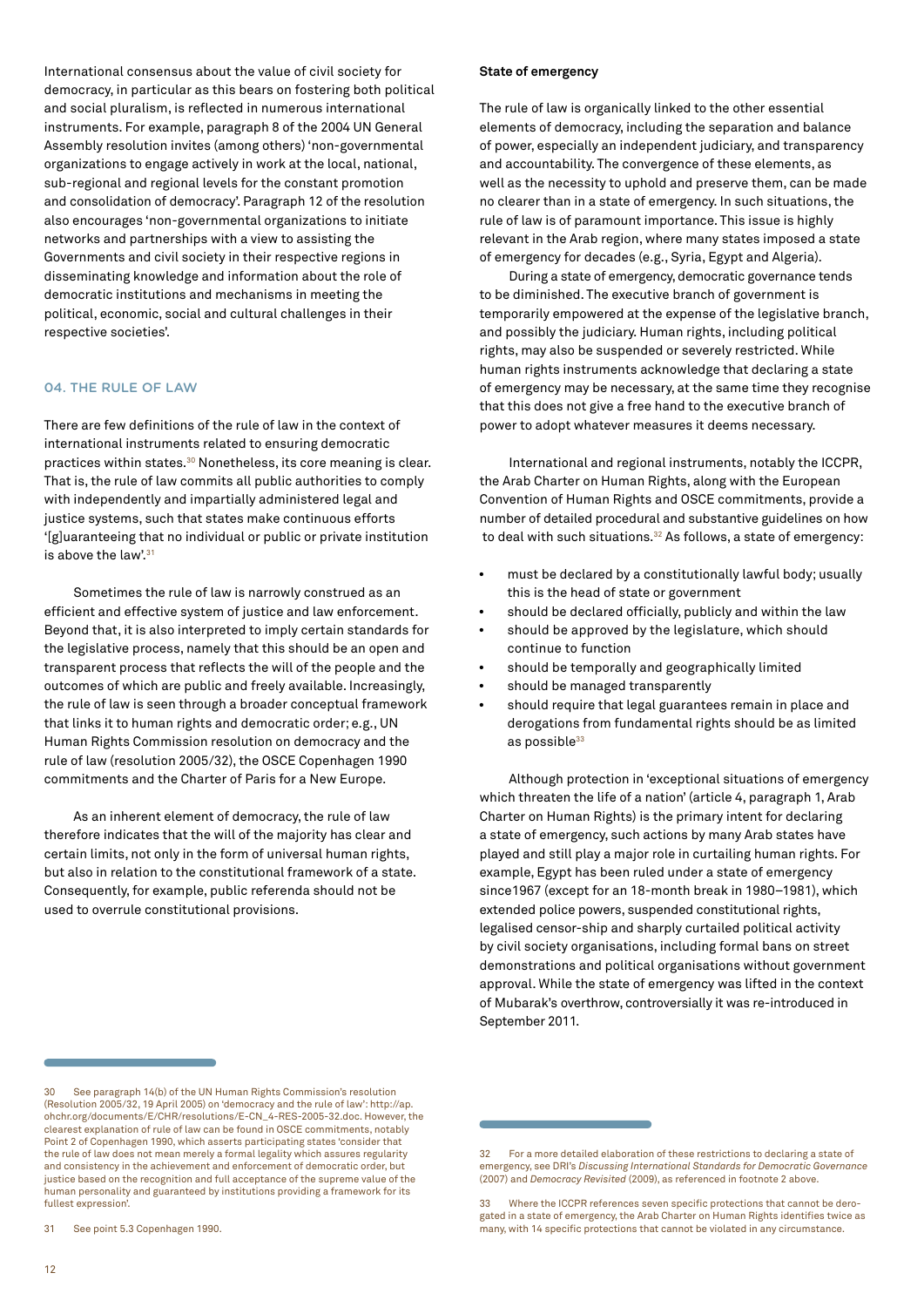#### <span id="page-12-0"></span>05. ACCOUNTABILITY AND TRANSPARENCY

As stated in both the 2005 UN General Assembly resolution and the 2003 declaration by the UN Human Rights Commission, 'transparency and accountability in public administration' are essential to democracy. Without exception, this applies to all those with governmental and public authority (whether elected or not) and to all bodies of government and public authority. Elaborating this, the Inter-Parliamentary Union's Universal Declaration on Democracy explains, "Accountability [and transparency] entails a public right of access to information about the activities of government, the right to petition government and to seek redress through impartial administrative and judicial mechanisms."34

#### **Accountability**

Accountability thus implies both answerability (i.e., the obligation to provide information and explanation; the right to ask questions and expect reasonable answers) and enforcement (i.e., a capacity to hold those who are responsible to account for their actions, including punishment). $35$  Public authority can be held accountable through elections and legislative bodies, as well as through the courts or other independent oversight institutions. As an essential element of democracy, accountability is therefore closely linked to the principles related to elections and the rule of law.

In addition to the public accountability of government, another crucial dimension of accountability is that pertaining between public institutions.<sup>36</sup> In this case, the separation and balance of power is a necessary condition for accountability to function properly. The question is, then, who is accountable to whom?

While the exact answer depends on each individual political system, international consensus points to some minimum requirements, both of which focus on the executive branch:

• *The executive is accountable to the legislature* This means the legislature has the right to ask questions that the executive must answer, which is a principle that applies equally across political systems. This translates into concrete rights that a legislature has: for example, to summon government ministers, schedule sessions and hearings, adopt resolutions and so on.

The right of sanction depends on the political system that is in place. In presidential systems, the electorate has the primary right of sanction – by voting a president out of office when the next scheduled election is held, while the legislature usually has only the narrowly-defined right of impeachment. In contrast, legislatures in parliamentary systems can punish the government by passing a no-confidence vote, forcing the resignation of the government.

• *The executive is accountable to the judiciary* As with any other public position of power and authority, the executive is bound by the rule of law. Consequently, actions undertaken by the executive can be reviewed by the judiciary; e.g., if aggrieved citizens appeal to administrative courts. In some systems the legislature, or parts of the legislature (e.g., a parliamentary fraction), can appeal to a court (e.g., a supreme court or constitutional court) if it deems that the executive overstepped its powers.

It is important to note that there is no minimum standard about the degree to which the legislature is accountable to the judiciary for all of its actions. While in most states, constitutional courts have the right to review whether legislation is in line with the constitution, this is not the case in every democratic state.

#### **Transparency**

Without some level of transparency, there can be no accountability. The concept of transparency is underpinned by freedom of expression, which is likewise closely related to freedom of information. As article 19(2) of the ICCPR states everyone 'shall have the right to freedom of expression; this right shall include freedom to seek, receive and impart information and ideas of all kinds'. Although the precise limits of the right to information remain controversial, an accepted minimum standard relies on the assumption that a state should inform the public on an equal basis.

The UN Special Rapporteur on freedom of expression provides further guidance that reflects a degree of international consensus, emphasising that:

…everyone has the right to seek, receive and impart information and that this imposes a positive obligation on States to ensure access to information, particularly with regard to information held by Government in all types of storage and retrieval systems – including film, microfiche, electronic capacities, video and photographs – subject only to such restrictions as referred to in article 19, paragraph 3, of the International Covenant on Civil and Political Rights.<sup>37</sup>

See:<http://www.ipu.org/cnl-e/161-dem.htm>. For additional principles dealing with the issue of accountability, also see the Latimer House Principles.

<sup>35</sup> Enforcement implies that the body held accountable may be punished if it does not respond or if answers are considered unsatisfactory. Punishment can have many meanings: a human rights institution can usually only 'punish' violators by public reporting or referring the case to appropriate state institutions. In the realm of vertical accountability, media usually have the political power to ask questions and expect answers and they can punish by reporting facts or publishing negative opinions. The electorate can also ask questions (e.g., lodge petitions) and can punish the executive branch by voting a government and/or president out of office. Where individuals feel their rights have been violated, they can appeal to the judiciary against actions by the state.

<sup>36</sup> Whereas the public accountability of government relates to 'vertical' relationships within a democratic system (i.e., the relationships between citizens and state institutions), this dimension of accountability refers to 'horizontal' relationships (i.e., the relationships between the three branches of government). In line with international consensus, both aspects of accountability are considered to be equally important elements of democracy.

<sup>37</sup> See: UN Special Rapporteur on the protection and promotion of the right to freedom of opinion and expression, 1999 Report to the Human Rights Commission, E/CN.4/1996/64; http://www.unhchr.ch/huridocda/huridoca.nsf/%28Symbol% 29/E.CN.4.1999.64.En?Opendocument. This view was also welcomed by the UN Human Rights Commission, as is reflected in Resolution 1999/36, paragraph 2; ap.ohchr.org/documents/E/CHR/resolutions/E-CN\_4-RES-1999-36.doc.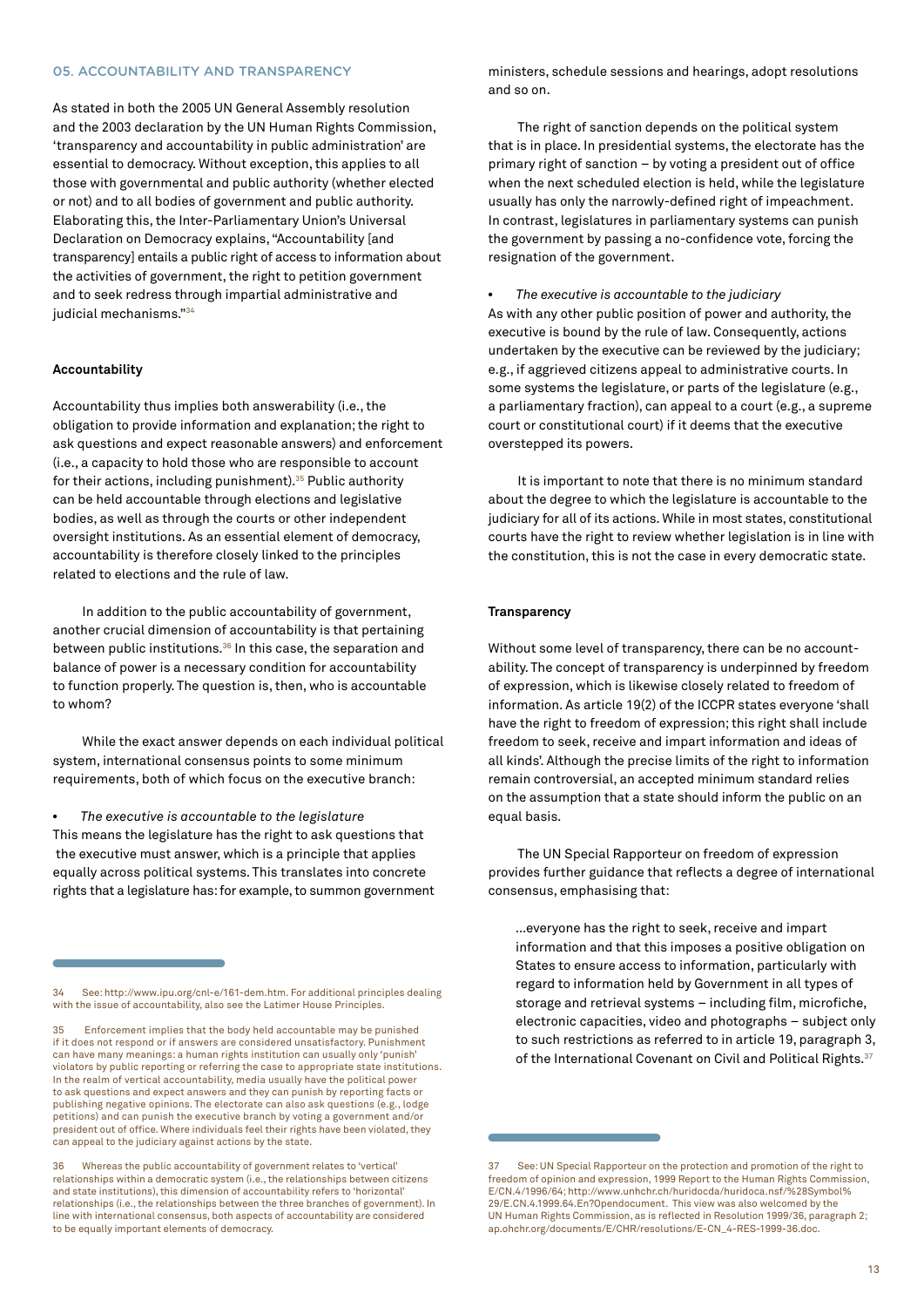<span id="page-13-0"></span>A study on freedom of information notes, "It is perhaps as an underpinning of democracy that freedom of information is most important. Information held by public authorities is not acquired for the benefit of officials or politicians but for the public as a whole. Unless there are good reasons for withholding such information, everyone should be able to access it."38

Indeed, without sufficient information and wide public access to official documents, there is no basis for holding state authorities accountable. The right to vote, for example, becomes less meaningful in the absence of sufficient public information that allows voters to judge and evaluate government performance. The capacity to make informed judgments is likewise impaired by lack of access to or availability of reliable statistical information concerning matters of public interest; e.g., census, population and demographic data; economic and labour force statistics; environmental data; government expenditures and so on.

Transparency is often mentioned in documents related to good governance, particularly as this bears on the issues of corruption and actions by the executive. However, transparency is also a key principle for the legislature. Specifically, new legislation and amendments to existing legislation should be adopted only at the end of a public procedure, with these regulations published in and for the public interest as part of a public record, which should be the condition for their application.

Along similar lines, the Commonwealth Latimer House principles provide detailed guidance related to the transparency of legislative processes. These principles stress the need for public exposure of draft legislation, consultation, time lines between introducing legislation and debate in parliament, the establishment of select committees to allow detailed examination of major legislation and so on.39

#### **Independent institutions**

Independent institutions play an important role in relation to governmental accountability and transparency. In particular, they provide oversight for specific areas of executive and judiciary branch activity, or they have responsibility for making policy recommendations to the government, which requires a degree of distance from the parliamentary majorities of the day (such as judicial commissions, civil service commissions or media boards). As such, they serve as a guarantor for the rule of law upon which any democracy is founded. Typical independent institutions or bodies include national human rights institutions<sup>40</sup> (e.g., national human rights commissions

or ombudsman offices), anti-corruption bodies, state auditing offices, civil service commissions or judicial commissions.

Increasingly, the management of elections is also entrusted to bodies that are not part of the executive. These can be multi-party election commissions, independent expert election commissions or a mix of both. Paragraph 20 of General Comment 25 underlines the preference for independent election management bodies: "An independent electoral authority should be established to supervise the electoral process and to ensure that it is conduced fairly, impartially and in accordance with established laws which are compatible with the Covenant [i.e., the ICCPR]."

#### 06. FREEDOM OF THE MEDIA

Media freedom is vitally important for democracy.<sup>41</sup> It contributes to creating plural, open societies and accountable, transparent systems of government, as well as safeguards human rights and fundamental freedoms. In particular, a free media sector plays an essential role in guaranteeing the freedom of expression and freedom of information, both of which are necessary for facilitating the effective participation of citizens in democratic processes. International consensus on media freedom is reflected in article 19 of the ICCPR, which is spelled out in paragraph 40 of General Comment 34 of the UN Human Rights Committee:

The Committee reiterates its observation in General Comment 10 that 'because of the development of modern mass media, effective measures are necessary to prevent such control of the media as would interfere with the right of everyone to freedom of expression'. The State should not have monopoly control over the media and should promote plurality of the media.<sup>42</sup>

Freedom of expression therefore includes an obligation on states to prevent excessive media concentration and control. As special representatives on media freedom from four international organisations note, "In recognition of the particular importance of media diversity to democracy, special measures, including anti-monopoly rules, should be put in place to prevent undue concentration of media or cross-media ownership."43 This is especially important with respect to fostering independent media, which should not be discriminated against in terms of access to information, material and facilities.

Article 13(3) of the American Convention on Human Rights specifies the protection of media freedom in greater detail

<sup>38</sup> Toby Mendel, "Freedom of Information as an Internationally Protected Human Right", briefing paper for Article 19, page 1. See:<http://www.article19.org/> data/files/pdfs/publications/foi-as-an-international-right.pdf.

<sup>39</sup> For in-depth analysis of legislative reform processes in the context of electoral law, see DRI's *Electoral Law Reform Processes: Key Elements for Success*, briefing paper 12 (May 2011); http://www.democracy-reporting.org/files/dri\_briefing\_paper\_12\_-\_good\_practices.pdf.

<sup>40</sup> The UN's 'Paris Principles' provide detailed guidance on the composition and guarantees for the independence of such institutions. See: http://www2.ohchr. org/english/law/parisprinciples.htm.

Although article 19(3) of the ICCPR permits restrictions to media freedom, as with other aspects of this covenant, these must be narrowly construed.

<sup>42</sup> General Comment 34 on article 19 of the ICCPR from July 2011 replaces the earlier General Comment 10 (adopted in July 1983). See: <http://www2.ohchr.org>/ english/bodies/hrc/docs/GC34.pdf.

<sup>43</sup> Joint Declaration on Diversity in Broadcasting, 12 December 2007, agreed by: UN Special Rapporteur on Freedom of Expression and Opinion, The OSCE Representative on Freedom of the Media, the OAS Special Rapporteur on Freedom of Expression, and the Special Rapporteur on Freedom of Expression and Access to Information of the African Commission on Human and People's Rights. See: http:// www.article19.org/data/files/pdfs/igo-documents/mandates-broadcasting.pdf.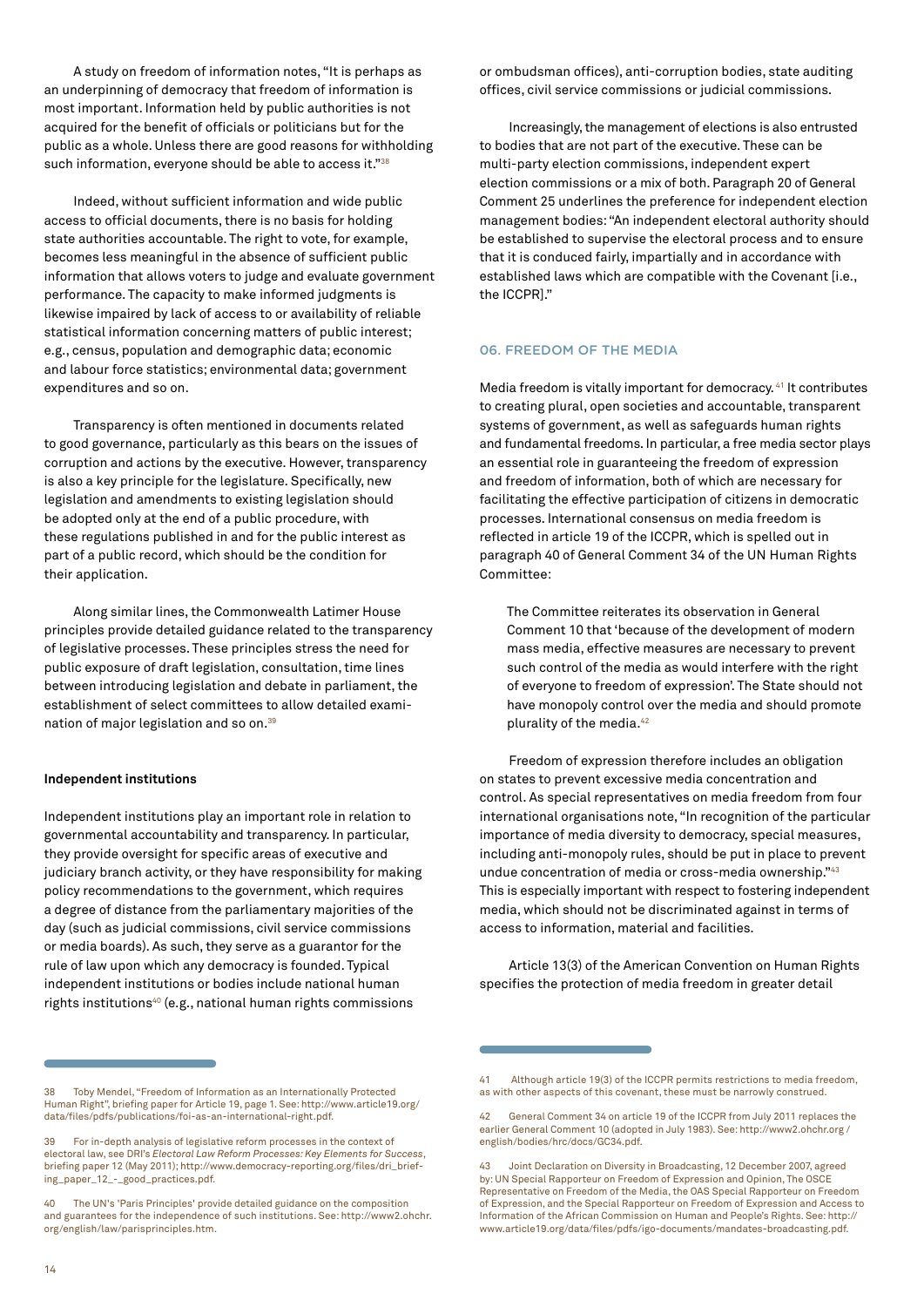<span id="page-14-0"></span>in its far-reaching provision in favour of media pluralism: "The right of expression may not be restricted by indirect methods or means, such as the abuse of government or private controls over newsprint, radio broadcasting frequencies, or equipment used in the dissemination of information, or by any other means tending to impede the communication and circulation of ideas and opinions."44

#### 07. RESPECT FOR POLITICAL RIGHTS

#### **Freedoms of assembly and expression**

The freedom of political debate, along with freedom of association and assembly, are at the centre of the concept of democracy. These essential political rights are well defined in legally binding treaties, such as the ICCPR. They are also identified in a number of declarations about democracy by the UN General Assembly. For example, article 19 of the Universal Declaration of Human Rights defines freedom of expression as including 'freedom to hold opinions without interference and to seek, receive and impart information and ideas through any media and regardless of frontiers'. Paragraph 1 of the 2004 UN General Assembly resolution declares that 'the essential elements of democracy include… fundamental freedoms, inter alia, freedom of association and peaceful assembly and of expression and opinion'.

The right to freedom of expression has wide-ranging implications on the access of opposition parties to state controlled media, for election campaign regulations, media legislation and citizens' rights to access to information. Freedom of assembly protects 'intentional, temporary gatherings of several persons for a specific purpose' and has a 'clear democratic function in the process of forming, expressing and implementing political opinions'.45 Freedom of association is 'indispensable for a democracy, because political interests can be effectively championed only in community with others (as a political party, professional interest group, organisation or other association for pursuing particular public interests)'.46

#### **Participation in public affairs, the right to stand and vote in elections**

A core element of democracy is the right to participate in the conduct of public affairs, and to stand for and vote in elections.<sup>47</sup> Participation in public affairs can take place directly, for instance, by referenda. It can be indirect; e.g., by voting for elected representatives. More generally, participation can refer to being politically active.

46 *Ibid*, 496.

Recognised in the 2005 General Assembly resolution, these rights of participation are also enshrined in article 25 of the ICCPR and in article 21 of the Universal Declaration of Human Rights. Article 25 of the ICCPR further stipulates that these rights should be granted to citizens 'without any of the distinctions mentioned in article 2', which prohibits discrimination of 'any kind such as race, color, sex, language and political or other opinion'.<sup>48</sup> In Arab countries, often only Muslims are eligible to run for presidential office– a violation on religious grounds. Participation on a non-discriminatory basis is reinforced by a range of other specific conventions that prohibit discrimination, as well as call for specific measures to overcome existing inequalities.

For example, the Convention on the Elimination of all Forms of Discrimination against Women (CEDAW) calls on states to take measures to eliminate discrimination against women in the political, public and private spheres. Article 4 of CEDAW states, "Adoption by States Parties of temporary special measures aimed at accelerating de facto equality between men and women shall not be considered discrimination as defined in the present Convention."49 As such, CEDAW allows prescribing quotas for female candidates in elections.

Other conventions and commitments in favour of specific groups also reiterate the need for participation without discrimination; e.g., the UN Convention on the Elimination of All Forms of Racial Discrimination (CERD); the UN Convention on the Rights of Persons with Disabilities (CPRD); and the General Assembly resolution on the Rights of Persons belonging to National or Ethnic, Religious or Linguistic Minorities.<sup>50</sup>

<sup>44</sup> See: http://www1.umn.edu/humanrts/oasinstr/zoas3con.htm.

<sup>45</sup> Manfred Nowak (2005), *International Covenant on Civil and Political Rights: CCPR Commentary*, second edition, pages 482 and 481 (respectively).

<sup>47</sup> Standards for good practice in democratic elections, including equality, secrecy, universal suffrage and periodic elections, have been well defined; e.g., see: General Comment 25 of the ICCPR. The Carter Center also offers a detailed searchable guide on democratic election standards, see: http://www.cartercenter. org/peace/democracy/des.html.

<sup>48</sup> Article 25 of the ICCPR further elaborates these rights by asserting that states must also provide their citizens with the 'opportunity' to participate. This means, for example, that states should adopt positive measures to allow detainees or physically disabled people to vote.

<sup>49</sup> See: http://www.un.org/womenwatch/daw/cedaw/cedaw.htm.

<sup>50</sup> Respectively, see: [http://www2.ohchr.org/english/law/cerd.htm;](http://www2.ohchr.org/english/law/cerd.htm) [http://www.](http://www.un.org/disabilities/convention/conventionfull.shtml) [un.org/disabilities/convention/conventionfull.shtml](http://www.un.org/disabilities/convention/conventionfull.shtml); and http://www2.ohchr.org/ english/law/minorities.htm.